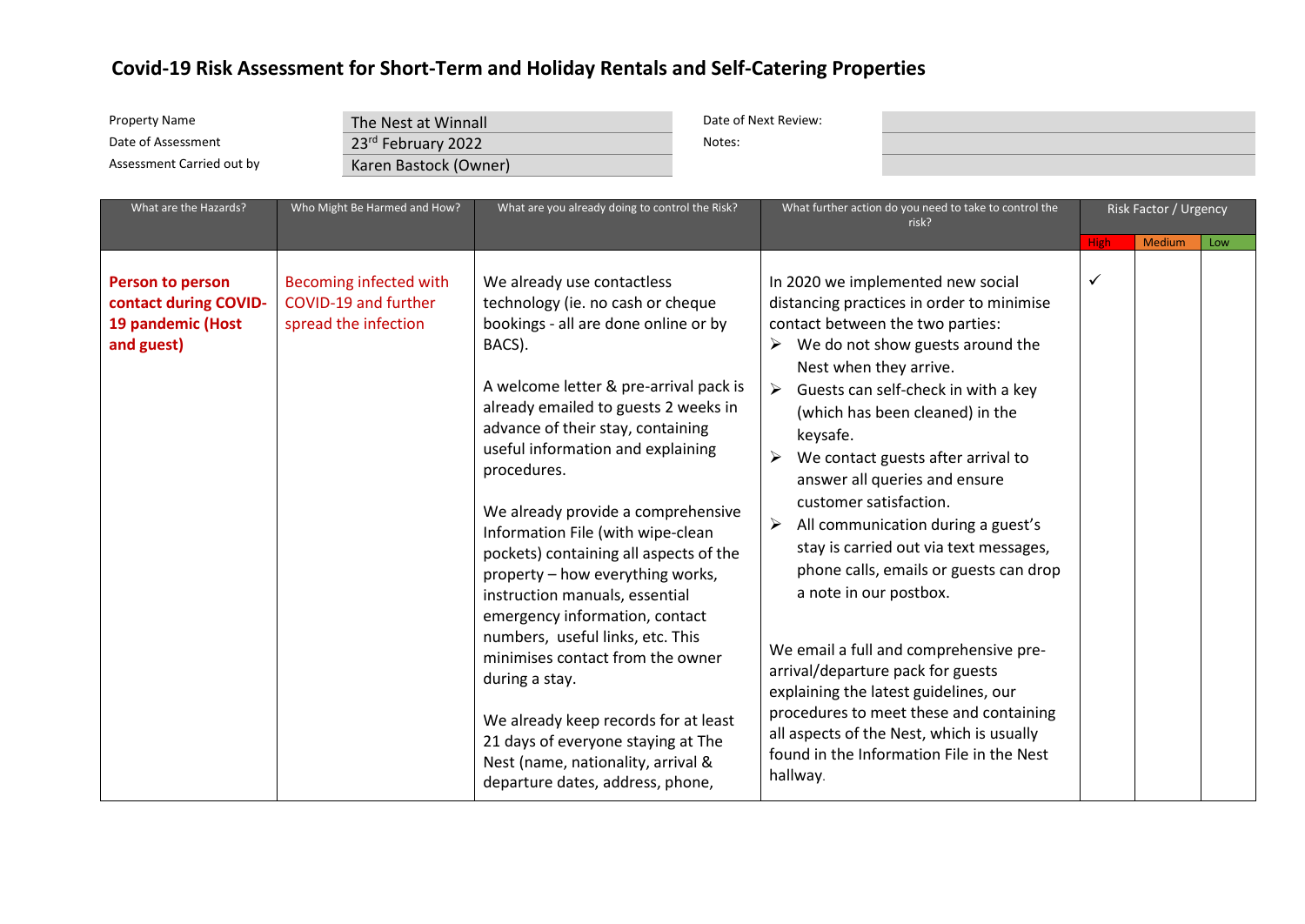| email - all according to our GDPR &<br>privacy policies). This will facilitate<br>communication after a guest leaves in<br>case of any Covid-19 infection is<br>identified afterwards.<br>If any issues arise requiring essential<br>maintenance, visits are always<br>arranged when guests are out of The<br>Nest when possible (unless it is an<br>emergency).<br>In order to minimise the risk of<br>contamination, we already undertake<br>the following:<br>All crockery/cutlery/glassware is<br>✓<br>thoroughly checked for cleanliness<br>before guests arrive.<br>All dishwasher & laundry tablets<br>are individually wrapped.<br>All soap bars are individually<br>✓<br>wrapped.<br>Disposable slippers provided for<br>each guest are new and pre-<br>sealed in cellophane bags. | All printed sheets in the Information File<br>above are contained within plastic pockets<br>and these are wiped down with a<br>professional grade Antibacterial & Virucidal<br>Sanitiser which conforms to BS EN14476.<br>Any information that needs to be taken out<br>and handled in order to be viewed has<br>been removed (eg. Instruction manuals<br>and takeaway menus). These have been<br>scanned and can be emailed to guests<br>upon request.<br>In order to minimise the risk of<br>contamination and encourage guests to<br>maintain the cleanliness of The Nest, the<br>following changes were introduced in<br>2020:<br>All condiments in the kitchen have<br>been removed.<br>Rubber gloves for washing dishes have<br>been removed.<br>All teabags, coffee & sugar are<br>➤<br>provided in individual sachets.<br>Guests are consulted in advance, and<br>only those beds required are made up.<br>All crockery/cutlery/glassware is put<br>➤<br>through the dishwasher if necessary.<br>We provide antibacterial handwash &<br>tissues at all sinks for guests' use. |  |
|---------------------------------------------------------------------------------------------------------------------------------------------------------------------------------------------------------------------------------------------------------------------------------------------------------------------------------------------------------------------------------------------------------------------------------------------------------------------------------------------------------------------------------------------------------------------------------------------------------------------------------------------------------------------------------------------------------------------------------------------------------------------------------------------|---------------------------------------------------------------------------------------------------------------------------------------------------------------------------------------------------------------------------------------------------------------------------------------------------------------------------------------------------------------------------------------------------------------------------------------------------------------------------------------------------------------------------------------------------------------------------------------------------------------------------------------------------------------------------------------------------------------------------------------------------------------------------------------------------------------------------------------------------------------------------------------------------------------------------------------------------------------------------------------------------------------------------------------------------------------------------------------|--|
|---------------------------------------------------------------------------------------------------------------------------------------------------------------------------------------------------------------------------------------------------------------------------------------------------------------------------------------------------------------------------------------------------------------------------------------------------------------------------------------------------------------------------------------------------------------------------------------------------------------------------------------------------------------------------------------------------------------------------------------------------------------------------------------------|---------------------------------------------------------------------------------------------------------------------------------------------------------------------------------------------------------------------------------------------------------------------------------------------------------------------------------------------------------------------------------------------------------------------------------------------------------------------------------------------------------------------------------------------------------------------------------------------------------------------------------------------------------------------------------------------------------------------------------------------------------------------------------------------------------------------------------------------------------------------------------------------------------------------------------------------------------------------------------------------------------------------------------------------------------------------------------------|--|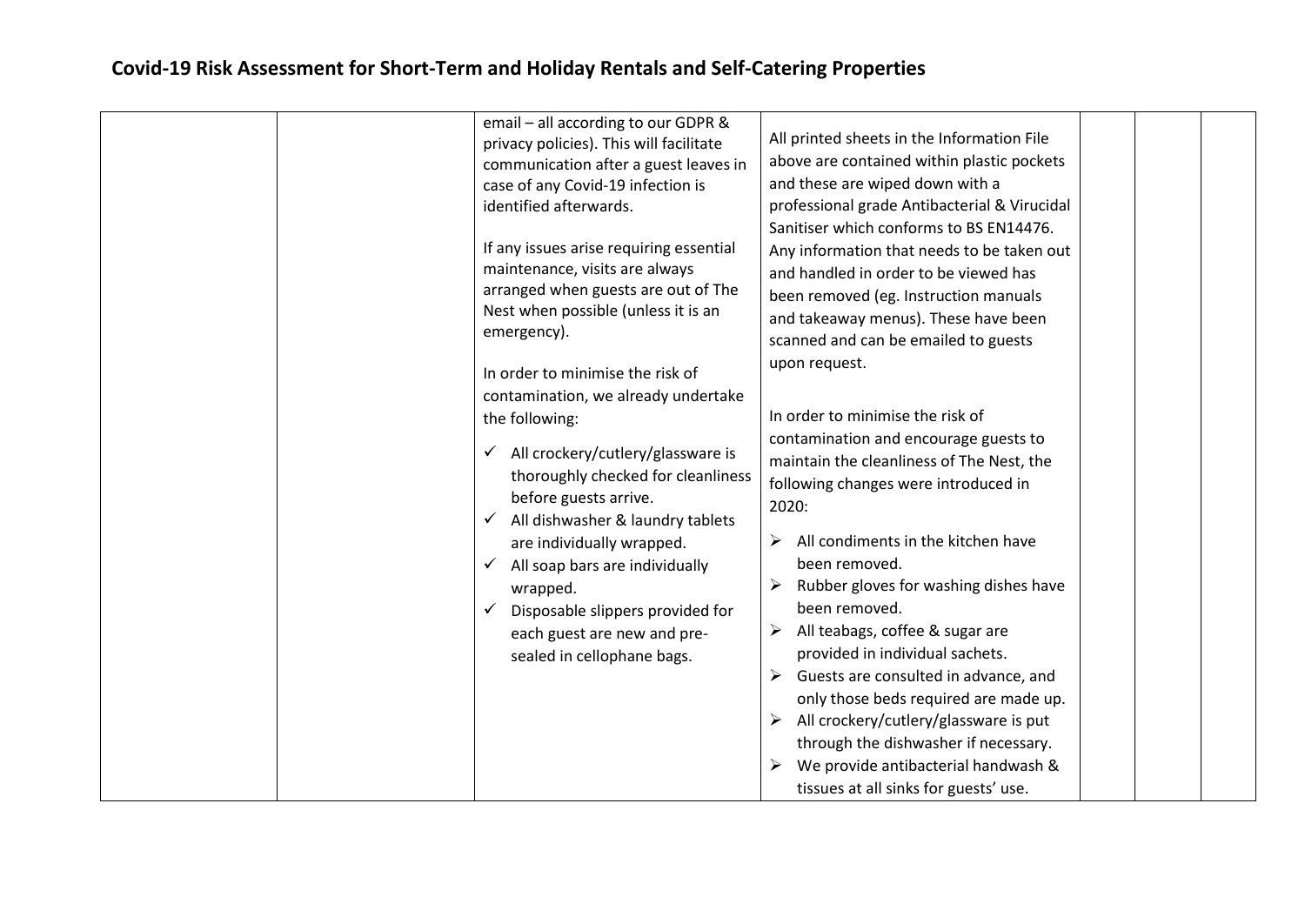|  | The guest welcome pack contains a<br>➤<br>small bottle of hand sanitiser for<br>guests' personal use.<br>Hand sanitiser is available at the<br>➤<br>entrance door to Nest for guests' use.<br>$\triangleright$ We provide cloths, disposable gloves &<br>antibacterial/virucidal surface cleaner<br>(for hard surfaces ONLY) for guests'<br>own use during their stay.<br>$\triangleright$ Clear signage is used to reiterate<br>hygiene practices such as handwashing<br>to guests.<br>If requested by guests, freshly baked<br>➤<br>products within the usual welcome<br>pack are replaced by individually<br>wrapped, pre-bought products. |  |
|--|-----------------------------------------------------------------------------------------------------------------------------------------------------------------------------------------------------------------------------------------------------------------------------------------------------------------------------------------------------------------------------------------------------------------------------------------------------------------------------------------------------------------------------------------------------------------------------------------------------------------------------------------------|--|
|  | If guests are here for more than a week<br>and an interim clean takes place, they are<br>be asked to vacate The Nest during this<br>period of time.                                                                                                                                                                                                                                                                                                                                                                                                                                                                                           |  |
|  | We have implemented a break of at least<br>24 hours between guest bookings, to allow<br>adequate time to deep-clean, sanitise and<br>fully air The Nest. If a guest is found to<br>have Covid-19, then 72 hrs would be left<br>between bookings.                                                                                                                                                                                                                                                                                                                                                                                              |  |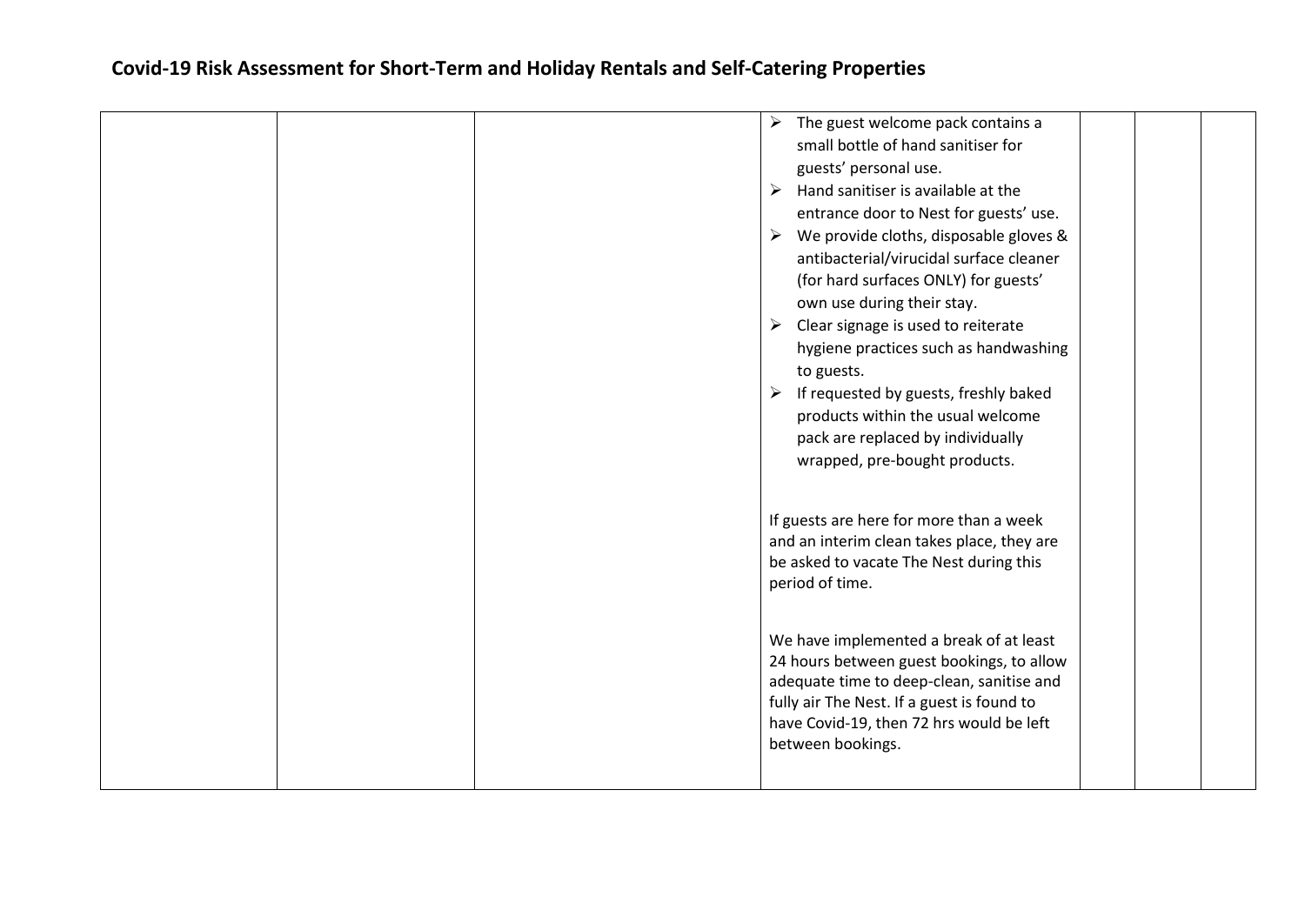|                                                                             |                                                                  |                                                                                                            | We request that all guests who feel unwell<br>with Covid-19 symptoms or experience an<br>infectious outbreak whilst staying at The<br>Nest contact us immediately by text or<br>phone (see below).                                                                                                                                                                                                                                                                                                                                   |              |  |
|-----------------------------------------------------------------------------|------------------------------------------------------------------|------------------------------------------------------------------------------------------------------------|--------------------------------------------------------------------------------------------------------------------------------------------------------------------------------------------------------------------------------------------------------------------------------------------------------------------------------------------------------------------------------------------------------------------------------------------------------------------------------------------------------------------------------------|--------------|--|
|                                                                             |                                                                  |                                                                                                            | In order to minimise the risk of<br>contamination, guests are asked to:<br>$\triangleright$ Air the property as much as is<br>practically possible during their stay.<br>$\triangleright$ Strip all beds used before departure<br>and put all linen and towels in the<br>laundry bags provided, in order to<br>minimise contact for cleaning staff.<br>Follow all UK Government guidelines<br>$\blacktriangleright$<br>for the duration of their stay with us, in<br>order to continue to keep our<br>community and themselves safe. |              |  |
| <b>Owner / Cleaner not</b><br>fit for work and<br>infected with COVID<br>19 | Could spread COVID 19<br>through cleaning within<br>the property | We regularly liaise with our cleaner<br>who lets us know immediately if she is<br>not fit enough for work. | If the owner or our cleaner displays<br>symptoms of Covid-19 or someone in their<br>households has symptoms, that person will<br>not enter the Nest for 7 (or 14) days. In this<br>instance, a Return to Work Assessment will<br>be carried out, to ensure the owner's /<br>cleaner's recovery is clear.                                                                                                                                                                                                                             | $\checkmark$ |  |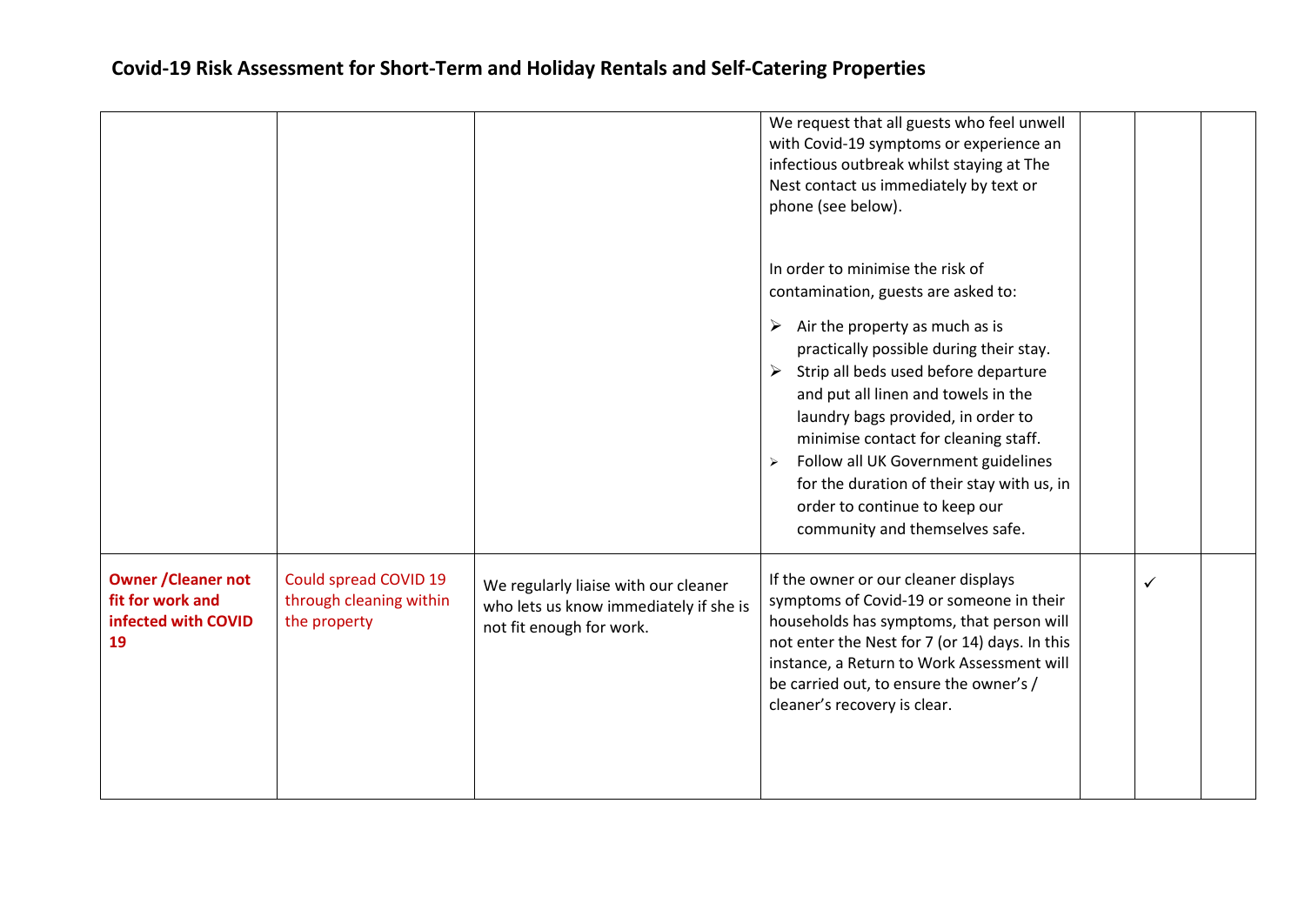| <b>Cleaning &amp;</b><br>changeover regimes<br>not effective / fit for<br>purpose / recorded | Contaminated<br>accommodation / spread<br>of COVID 19 | We already undertake an extremely<br>high standard of cleaning and this is<br>regularly commented upon by guests<br>in our visitors book and online<br>reviews, all of which are publicly<br>available.<br>Every clean is checked personally by<br>the owner before guests arrive at The<br>Nest.<br>We live next door to The Nest, so any<br>maintenance issues are quickly<br>apparent between guest visits.<br>Therefore they are dealt with before<br>guests arrive, to minimise contact<br>during a stay. | We have produced an enhanced cleaning<br>schedule which our staff adhere to and<br>which includes:<br>Extending our cleaning hours to allow<br>➤<br>for thorough deep cleaning,<br>sanitisation and full airing of the<br>property.<br>Reiterating to guests that they will be<br>expected to vacate the property on the<br>day of departure at 10am prompt, as<br>changeover cleans will only commence<br>once the guest has left.<br>All cleaning to be carried out wearing<br>the correct PPE if deemed appropriate:<br>clean gloves, mask & disposable<br>aprons. |  | ✓ |
|----------------------------------------------------------------------------------------------|-------------------------------------------------------|----------------------------------------------------------------------------------------------------------------------------------------------------------------------------------------------------------------------------------------------------------------------------------------------------------------------------------------------------------------------------------------------------------------------------------------------------------------------------------------------------------------|-----------------------------------------------------------------------------------------------------------------------------------------------------------------------------------------------------------------------------------------------------------------------------------------------------------------------------------------------------------------------------------------------------------------------------------------------------------------------------------------------------------------------------------------------------------------------|--|---|
|                                                                                              |                                                       |                                                                                                                                                                                                                                                                                                                                                                                                                                                                                                                | We have also produced a comprehensive<br>cleaning checklist which our staff fill in and<br>sign for each clean. This is left in The Nest<br>for guests to view.                                                                                                                                                                                                                                                                                                                                                                                                       |  |   |
|                                                                                              |                                                       |                                                                                                                                                                                                                                                                                                                                                                                                                                                                                                                | We have undertaken in-depth, ongoing<br>training of cleaning staff to ensure<br>knowledge, clear understanding, and skills<br>of every task undertaken. This includes:<br>$\triangleright$ Training in new cleaning routines,<br>requirements, materials, products &<br>PPE equipment to be used.                                                                                                                                                                                                                                                                     |  |   |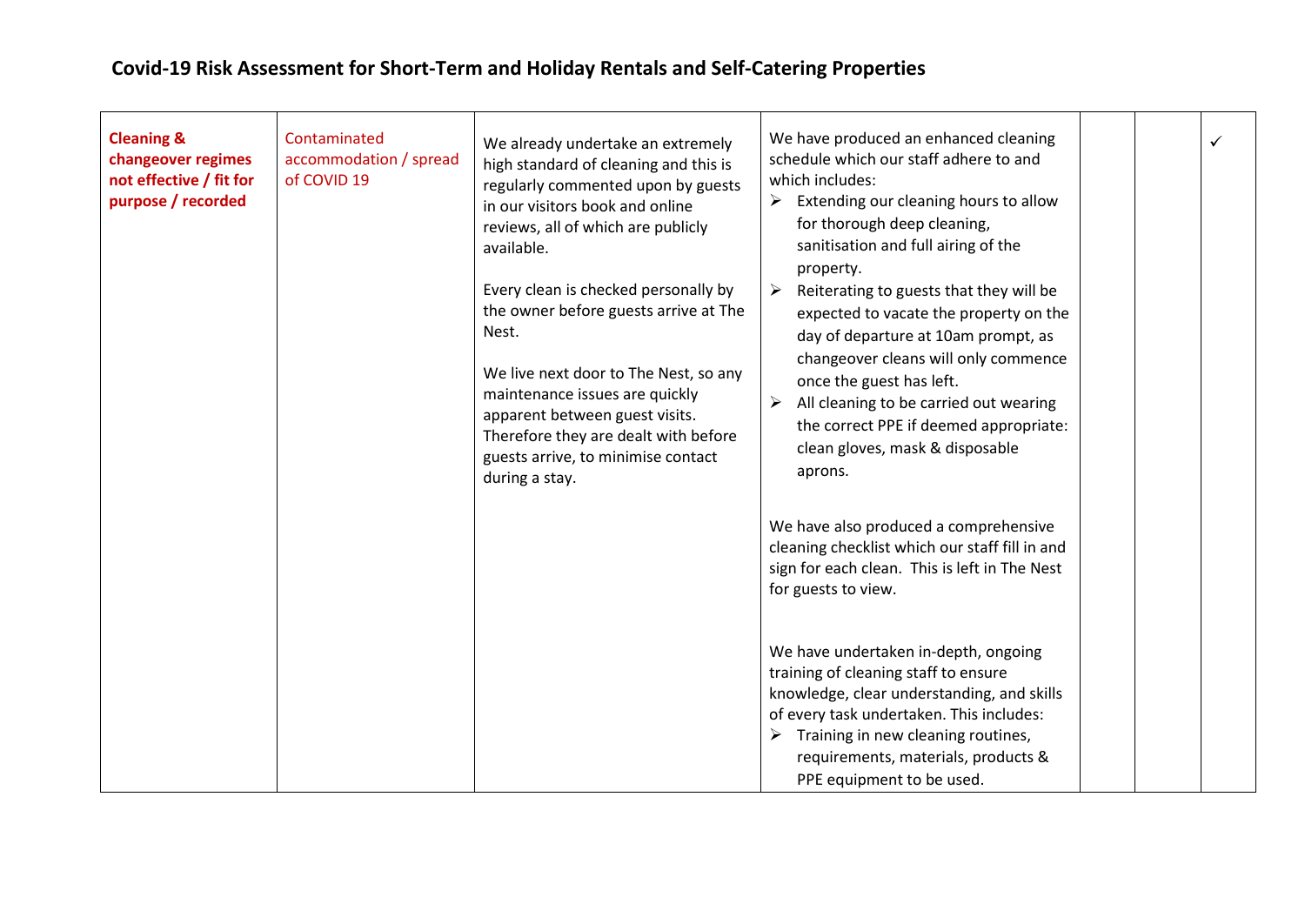|                                                                                            |                                                      |                                                                                                                                                                                                                                                                                                                                                      | Instructions on frequent handwashing<br>/use of handsanitiser so that full<br>government guidelines are followed,<br>PPE disposal & procedures to protect<br>their wellbeing.                                                                                                                                                                                                                                                                                                                                  |              |  |
|--------------------------------------------------------------------------------------------|------------------------------------------------------|------------------------------------------------------------------------------------------------------------------------------------------------------------------------------------------------------------------------------------------------------------------------------------------------------------------------------------------------------|----------------------------------------------------------------------------------------------------------------------------------------------------------------------------------------------------------------------------------------------------------------------------------------------------------------------------------------------------------------------------------------------------------------------------------------------------------------------------------------------------------------|--------------|--|
| <b>Incorrect / ineffective</b><br>cleaning materials<br>used                               | Not cleaning or sanitising<br>the property correctly | We already prepare the area to be<br>cleaned once guests depart: waste,<br>dirty linen & towels are removed and<br>any initial cleaning is carried out (ie<br>loading dishwasher, clearing out<br>fridge, clearing surfaces, etc).<br>Rubbish/waste is placed in plastic<br>bags, tied, removed from The Nest<br>and disposed of in an external bin. | We have produced a detailed enhanced<br>cleaning schedule which our staff adhere<br>to. This clearly states what should be<br>sanitised within The Nest and what extra<br>procedures should be put in place. This<br>schedule is available to all guests and has<br>been added to our website.<br>A detailed health & safety file is kept listing<br>all cleaning products used and for what<br>purpose, all previous cleaning &<br>maintenance schedules/checklists for The<br>Nest and all risk assessments. |              |  |
| <b>Dealing with a guest</b><br>who is unwell or<br>infectious outbreak<br>in your property | The spread of an<br>infection outbreak               |                                                                                                                                                                                                                                                                                                                                                      | We have placed a document in The Nest on<br>what to do if guests suspect one of their<br>party is ill or are experiencing an infectious<br>outbreak. This will include clear<br>instructions & actions required.<br>We have clearly stated within our revised<br>Terms & Conditions the cost and<br>requirements if a guest has to extend their<br>stay through illness or self-quarantine.                                                                                                                    | $\checkmark$ |  |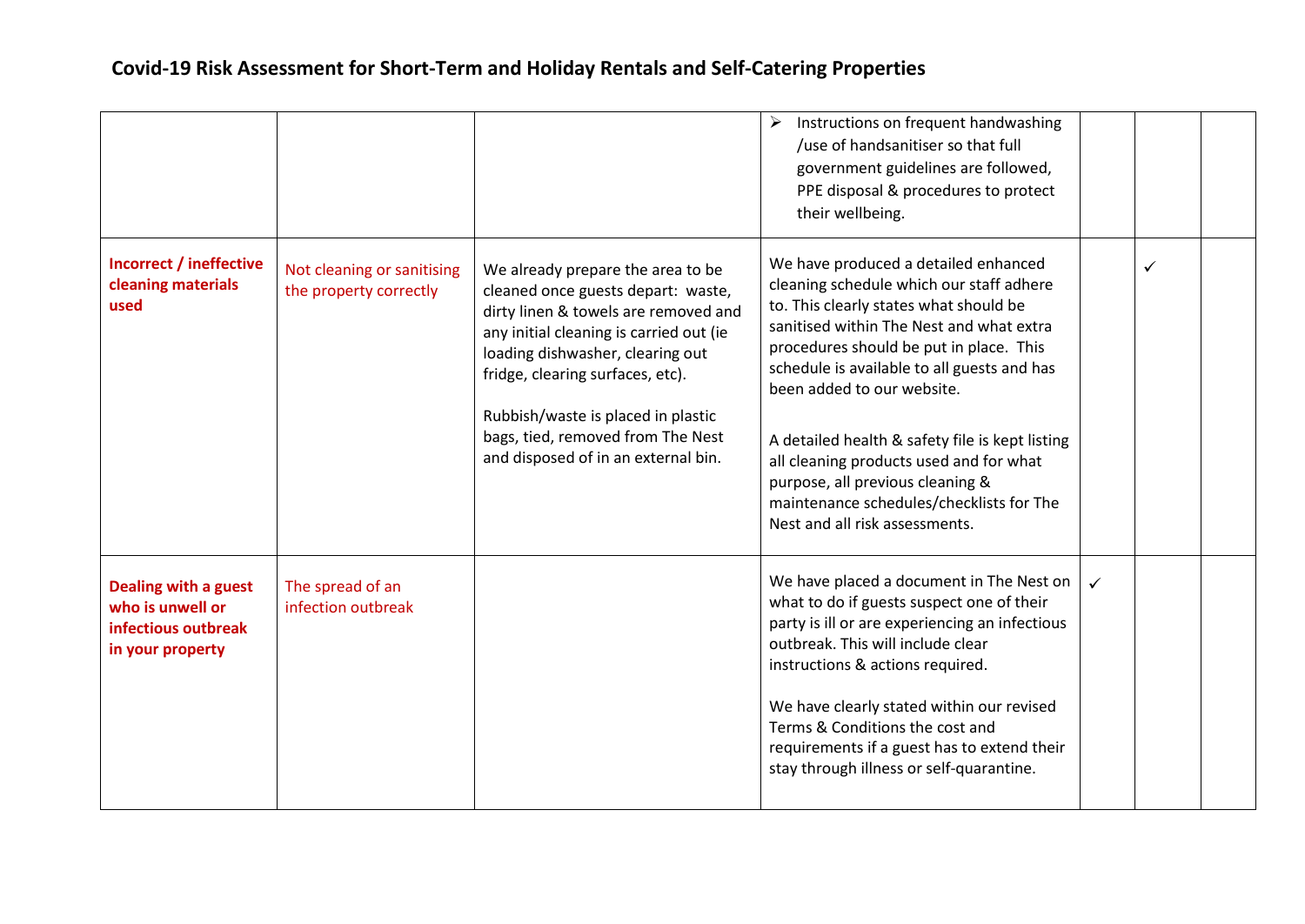|                                         |                                     |                                                                                                                                                     | We will develop on existing relationships<br>with a couple of other fellow property<br>owners in the area to see if arriving guests<br>can be relocated into one of these<br>properties, if the original booking cannot<br>be fulfilled due to current guest illness.<br>If such instances should occur, we are<br>committed to delivering any necessary<br>medicines, food supplies and extra<br>cleaning materials to the outside of the<br>property, in order to ensure the safety of<br>our guests and the community. |  |  |
|-----------------------------------------|-------------------------------------|-----------------------------------------------------------------------------------------------------------------------------------------------------|---------------------------------------------------------------------------------------------------------------------------------------------------------------------------------------------------------------------------------------------------------------------------------------------------------------------------------------------------------------------------------------------------------------------------------------------------------------------------------------------------------------------------|--|--|
| <b>Incorrectly laundered</b><br>bedding | Bacteria not killed off<br>properly | All bedding is cotton.<br>All bed linen, towels, make-up cloths,<br>teatowels & dishcloths are already<br>washed on a full 60 degree wash<br>cycle. | We have produced a detailed enhanced<br>cleaning schedule which our staff will<br>adhere to. This includes full details on how<br>bedding is sanitised between guest stays.<br>The schedule is available to all guests and<br>has been added to our website.<br>Guests are free to bring their own bedding,<br>duvets and/or towels if they would prefer.                                                                                                                                                                 |  |  |